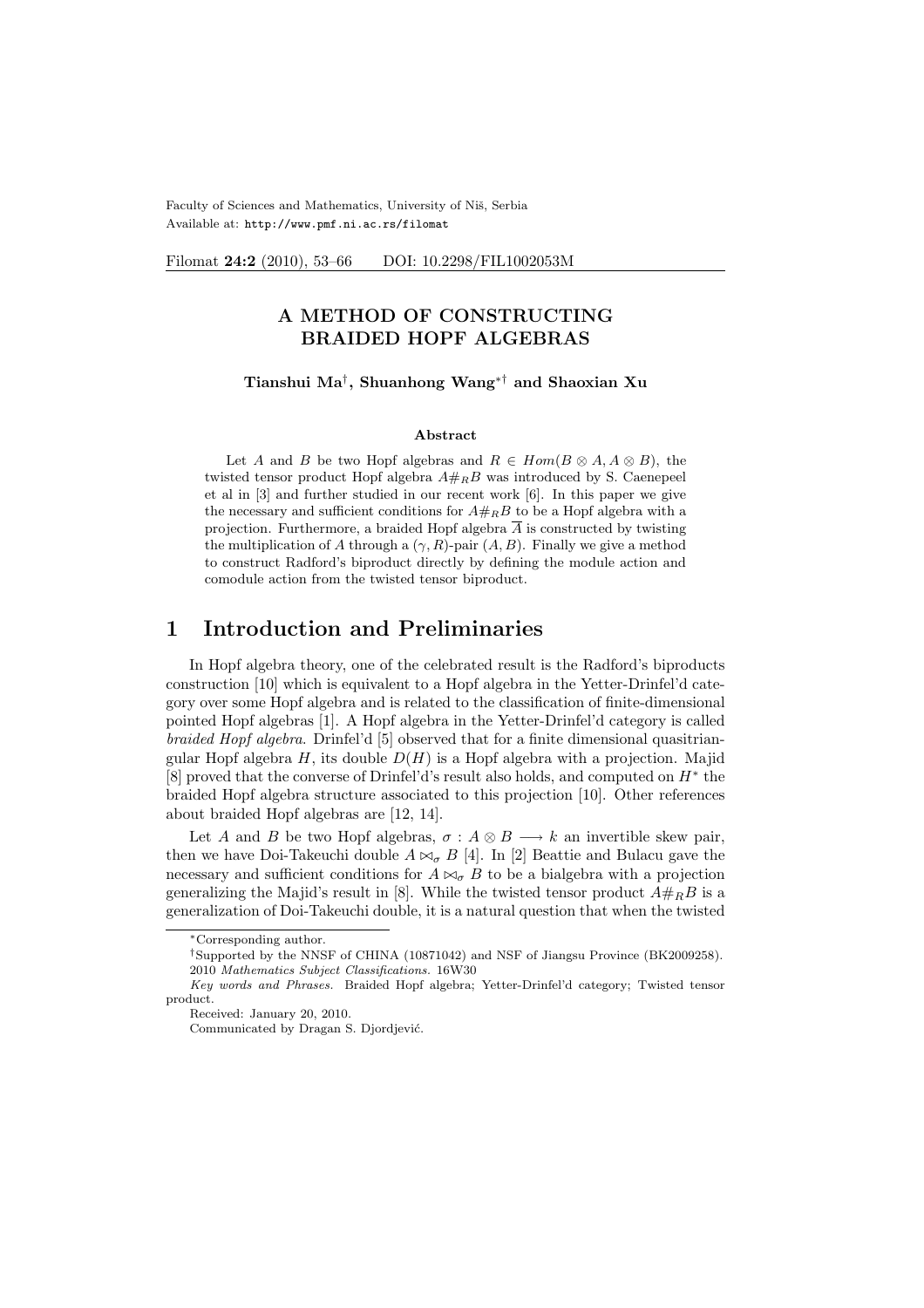tensor product  $A#_R B$  is a bialgebra with a projection and whether we can find a Hopf algebra  $\overline{A}$  in  ${}_B^B \mathcal{YD}$  ( i.e. a braided Hopf algebra  $\overline{A}$  ) such that  $\overline{A}$   ${}^{\#}_\times B \cong A#_R B$ as Hopf algebra by twisting the multiplication on A. In this note we mainly give the answers to the above questions. Some relevant references on the twisting ( or "deformation" ) are [2, 8, 7, 12, 13, 14].

The present paper is organized as follows. In Section 1, we review some known notions of twisted tensor products, Yetter-Drinfel'd categories, braided Hopf algebra and Radford's biproduct. Let A and B be two Hopf algebras and  $R \in$  $Hom(B \otimes A, A \otimes B)$ . In section 2 we obtain the necessary and sufficient conditions for twisted tensor product  $A \#_R B$  to be a bialgebra with a projection (see Theorem 2.3) which generalizes the Beattie-Bulacu's results [2]. Furthermore we give the concept of  $(\gamma, R)$ -pair  $(A, B)$  by using twisted tensor product Hopf algebra  $A#_BB$  (see Definition 2.5). Section 3 is devoted to constructing a braided Hopf algebra  $\overline{A}$  by twisting the multiplication of A through a  $(\gamma, R)$ -pair  $(A, B)$  such that  $\overline{A} \stackrel{\#}{\times} B \cong A \#_R B$  as Hopf algebras (see Theorem 3.2, Theorem 3.3). In last section another braided Hopf algebra is derived directly by defining the module action and comodule action from the twisted tensor biproduct (see Theorem 4.3).

Throughout the paper, we follow the definitions and terminologies in Montgomery's book [9] and all algebraic systems are supposed to be over the field  $k$ . Let C be a coalgebra. Then we use the simple Sweedler's notation for the comultiplication [11]:  $\Delta(c) = c_1 \otimes c_2$  for any  $c \in C$ . We denote by <sup>C</sup>M the category of left C-comodules and for any  $V \in {}^{C}\mathcal{M}$ , we will use a simple Sweedler's notations:  $\rho(v) = v_{-1} \otimes v_0$  for all  $v \in V$ . Given a k-space M, we write  $i_M$  for the identity map on M.

#### 1.1. The twisted tensor product Hopf algebras.

Let A and B be two algebras and suppose that one has a linear map  $R : B \otimes A \longrightarrow$  $A \otimes B$ . Then  $A \#_R B$  is defined to be a vector space  $A \otimes B$  with the product defined by

$$
m_{A\#_RB}=(m_A\otimes m_B)(i_A\otimes R\otimes i_B)
$$

or

$$
(a \#_R b)(a' \#_R b') = a a'_R \# b_R b'. \tag{1. 1}
$$

for  $a, a' \in A$  and  $b, b' \in B$ , where we write  $R(b \otimes a) = a_R \otimes b_R = a_r \otimes b_r$ . If  $A \#_R B$ is an associative algebra with unit  $1_A \# 1_B$ , we call  $A \#_R B$  a twisted tensor product algebra. If A and B are Hopf algebras, then twisted tensor product algebra  $A#_R B$ is called a twisted tensor product Hopf algebra if  $A#_B$ B is a Hopf lagbera with the usual tensor coproduct.

Let  $A$  and  $B$  be two algebras and suppose that we have given a linear map  $R : B \otimes A \longrightarrow A \otimes B$ . Then by [3] or [6] we have that  $A \#_R B$  is a twisted tensor product algebra is equivalent to the following conditions hold:

$$
R(m_B \otimes i_A) = (i_A \otimes m_B)(R \otimes i_B)(i_B \otimes R), \tag{1.2}
$$

$$
R(i_B \otimes m_A) = (m_A \otimes i_B)(i_A \otimes R)(R \otimes i_A), \tag{1.3}
$$

$$
R(b \otimes 1_A) = 1_A \otimes b; \quad R(1_B \otimes a) = a \otimes 1_B. \tag{1.4}
$$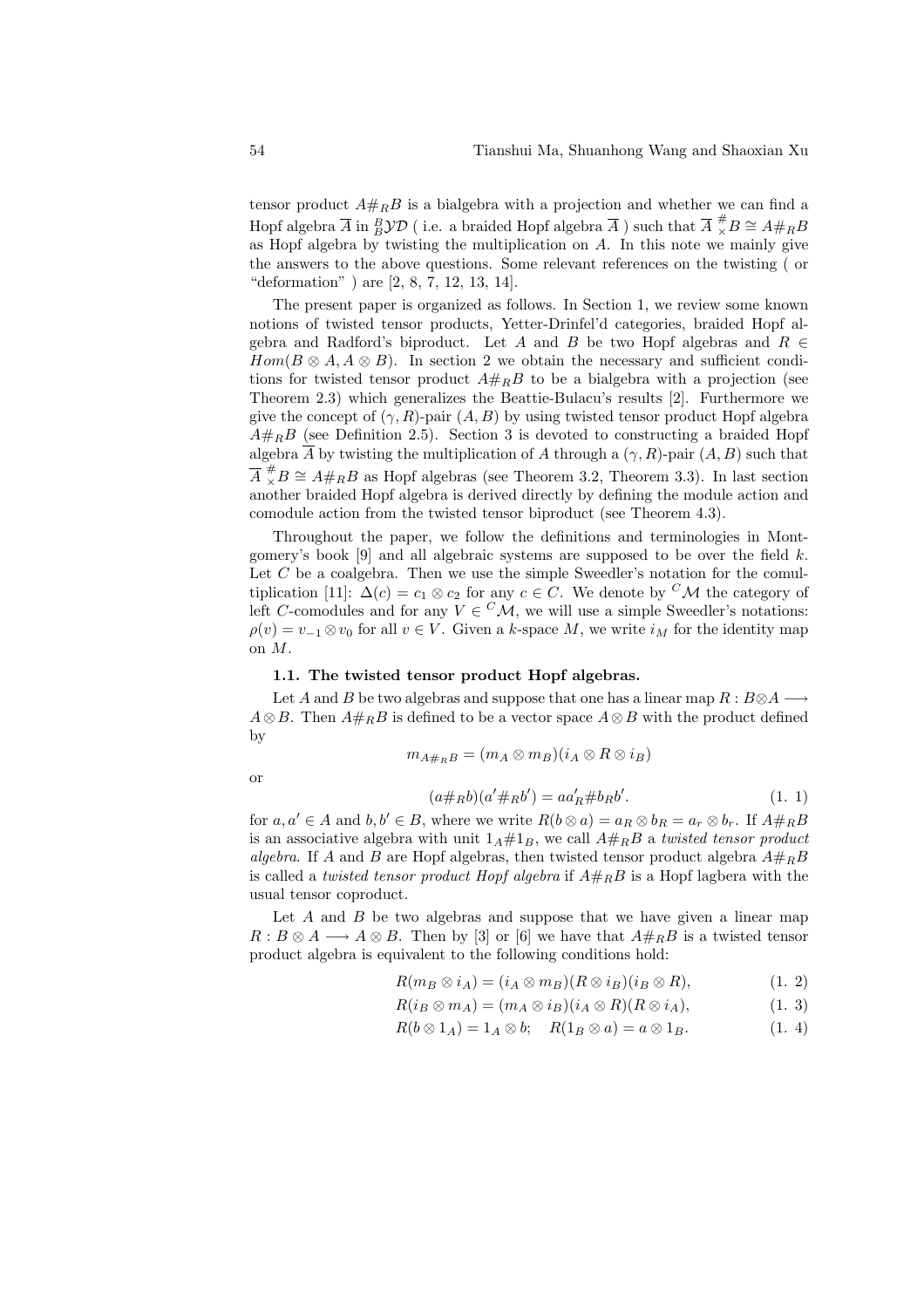Let A and B be two Hopf algebras,  $\sigma : A \otimes B \longrightarrow k$  an invertible skew pair, then we have Doi-Takeuchi double  $A \bowtie_{\sigma} B$  [4]. If we define the linear map R :  $B \otimes A \longrightarrow A \otimes B$  by  $R(b \otimes a) = \sigma(a_1, b_1)a_2 \otimes b_2 \sigma^{-1}(a_3, b_3)$ , then we get  $A \bowtie_{\sigma} B$ with the product given by

$$
(a\#b)(a'\#b') = \sigma(a'_1, b_1)aa'_2 \otimes b_2b'\sigma^{-1}(a'_3, b_3)
$$

for  $a, a' \in A$  and  $b, b' \in B$ .

Let  $A$  and  $B$  be Hopf algebras, then the twisted tensor product algebra with the usual tensor product coalgebra structure is a Hopf algebra if and only if  $R$  is a coalgebra map, i.e. for  $\forall a \in A, b \in B$  and  $R = r$ 

$$
a_{R1} \otimes b_{R1} \otimes a_{R2} \otimes b_{R2} = a_{1R} \otimes b_{1R} \otimes a_{2r} \otimes b_{2r}
$$
 (1. 5)

$$
\varepsilon_A(a_R)\varepsilon_B(b_R) = \varepsilon_A(a)\varepsilon_B(b). \tag{1.6}
$$

If the extra condition

$$
\varepsilon_A(a_R)b_R = \varepsilon_A(a)b \tag{1.7}
$$

holds, then we call  $A#_R B$  a conormal twisted tensor product Hopf algebra.

If  $A#_RB$  is a conormal twisted tensor product Hopf algebra, then by Eq.(1.5) ~ Eq.(1.7), for all  $a \in A$  and  $b \in B$ , we have

$$
b_R \otimes a_R = b_1 \varepsilon_B (b_{2R}) \otimes a_R = \varepsilon_B (b_{1R}) b_2 \otimes a_R; \tag{1.8}
$$

$$
a_{R1} \otimes a_{R2} \otimes b_R = a_{1R} \varepsilon_B(b_{1R}) \otimes a_{2r} \otimes b_{2r};
$$
\n
$$
(1.9)
$$

$$
b_{R1} \otimes a_R \otimes b_{R2} = b_1 \otimes a_R \otimes b_{2R}.
$$
 (1. 10)

#### 1.2. Braided Hopf algebras and Radford's biproduct.

Let  $B$  be a Hopf algebra with a bijective antipode  $S$ . Then a left Yetter-Drinfel'd module  $(V, \cdot, \rho)$  is a left B-module and a left B-comodule such that the following condition

$$
(b_1 \cdot v)_{-1}b_2 \otimes (b_1 \cdot v)_0 = b_1v_{-1} \otimes b_2 \cdot v_0 \tag{1.11}
$$

is satisfied for all  $b \in B$  and  $v \in V$ .

We denote the category of left Yetter-Drinfel'd modules and the morphisms that are both *B*-linear and *B*-colinear by  ${}_B^B$  $y$ *D*. Then  ${}_B^B y$ *D* is a braided monoidal category with the braiding  $\tau$  given by

$$
\tau: M \otimes N \longrightarrow N \otimes M; \quad m \otimes n \mapsto m_{(-1)} \cdot n \otimes m_0
$$

for any  $m \in M \in B^D \mathcal{YD}$  and  $n \in N \in B^D \mathcal{YD}$ .

A Hopf algebra in  $B\mathcal{YD}$  is called a *braided Hopf algebra* [1].

The biproduct construction associated a smash product and a smash coproduct of Hopf algebras is due to D. E. Radford [10].

Let  $B$  be a Hopf algebra,  $A$  both an algebra and a coalgebra such that there exists a linear map  $S_A: A \longrightarrow A$  satisfying  $m_A(S_A \otimes i_A)\Delta_A = i_A$  and  $m_A(i_A \otimes S_A)\Delta_A =$  $i_A$ . Then the following statements are equivalent: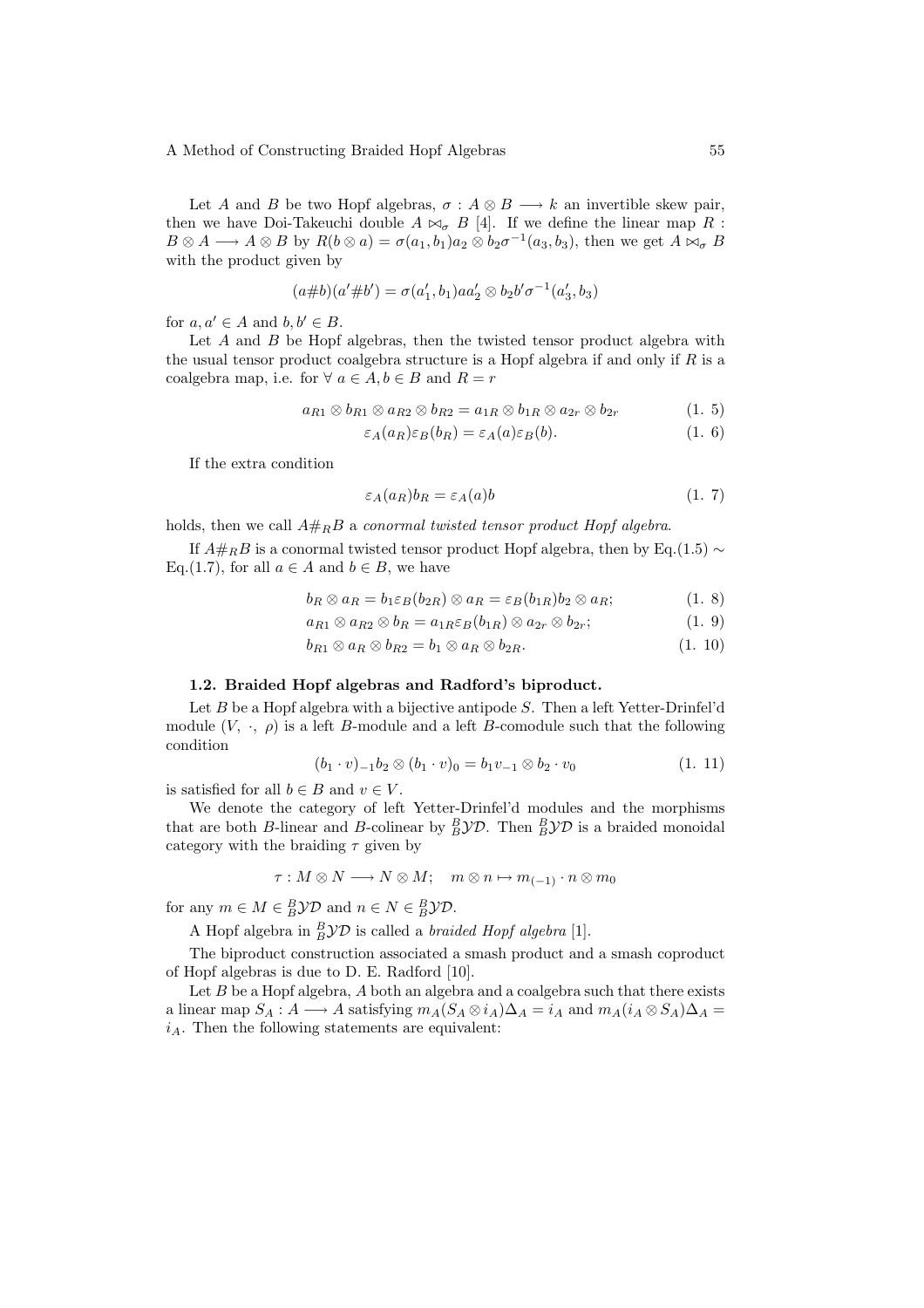- 1.  $(A^{\#}_{\times}B, m_{A \# B}, 1_A \otimes 1_B, \Delta_{A \times B}, \varepsilon_A \otimes \varepsilon_B, S_{A^{\#}_{\times}B})$  is a Hopf algebra.
- 2. The following conditions  $(1) \sim (7)$  hold:
	- (1)  $A \# B$  is a smash product;
	- (2)  $A \times B$  is a smash coproduct;
	- (3)  $A$  is a left  $B$  -module coalgebra;
	- (4)  $A$  is a left  $B$  -comodule algebra;
	- (5)  $\Delta_A(aa') = a_1(a_{2(-1)} \cdot a'_1) \otimes a_0 a'_2, \ \Delta_A(1_A) = 1_A \otimes 1_A;$  (1. 12)
	- (6)  $(b_1 \cdot a)_{(-1)}b_2 \otimes (b_1 \cdot a)_0 = b_1 a_{(-1)} \otimes b_2 \cdot a_0;$
	- (7)  $\varepsilon_A$  is an algebra map.
- 3. A is a Hopf algebra in Yetter-Drinfel'd  $_B^B$  $\mathcal{YD}$ , i.e., A is a braided Hopf algebra.

## 2 ( $\gamma$ , R)-compatible pair  $(A, B)$

In this section, we obtain the necessary and sufficient conditions for the twisted tensor product to be a bialgebra with a projection which generalizes Beattie-Bulacu's result in [2]. Furthermore the notion of  $(\gamma, R)$ -compatible pair is given.

**Lemma 2.1.** Let  $A, B$  be Hopf algebras and  $A#_R B$  a twisted tensor product Hopf algebra. Let D be any Hopf algebra and  $\alpha : A \longrightarrow D$  and  $\beta : B \longrightarrow D$  Hopf algebra maps. Then the map  $F : A#_R B \longrightarrow D$  defined by  $F(a \otimes b) = \alpha(a)\beta(b)$  is a Hopf algebra map if

$$
\alpha(a_R)\beta(b_R) = \beta(b)\alpha(a) \tag{2.1}
$$

for all  $a \in A$  and  $b \in B$ .

**Proof.** Since  $A#_RB = A \otimes B$  as coalgebras and the multiplication  $m_D$  is a coalgebra map,  $F$  is a coalgebra map.

In what follows, we compute  $F$  is an algebra map as follows:

$$
F((a \otimes b)(a' \otimes b')) = F(aa'_R \otimes b_R b') = \alpha(a)\alpha(a'_R)\beta(b_R)\beta(b')
$$
  
\n
$$
\stackrel{(2.1)}{=} \alpha(a)\beta(b)\alpha(a')\beta(b') = F(a \otimes b)F(a' \otimes b')
$$

for all  $a, a' \in A$  and  $b, b' \in B$ .

**Example 2.2.** Let  $R(b \otimes a) = \tau(a_1, b_1)a_2 \otimes b_2 \tau^{-1}(a_3, b_3)$ . Then Lemma 2.1 is exactly the Proposition 2.4 in [4].

**Theorem 2.3.** Let A, B be Hopf algebras and  $A#_R B$  a twisted tensor product Hopf algebra. Then we have the following bialgebra morphisms:

$$
i: A \longrightarrow A \#_R B, \quad i(a) = a \otimes 1; \qquad j: B \longrightarrow A \#_R B, \quad j(b) = 1 \otimes b
$$

for all  $a \in A$  and  $b \in B$ .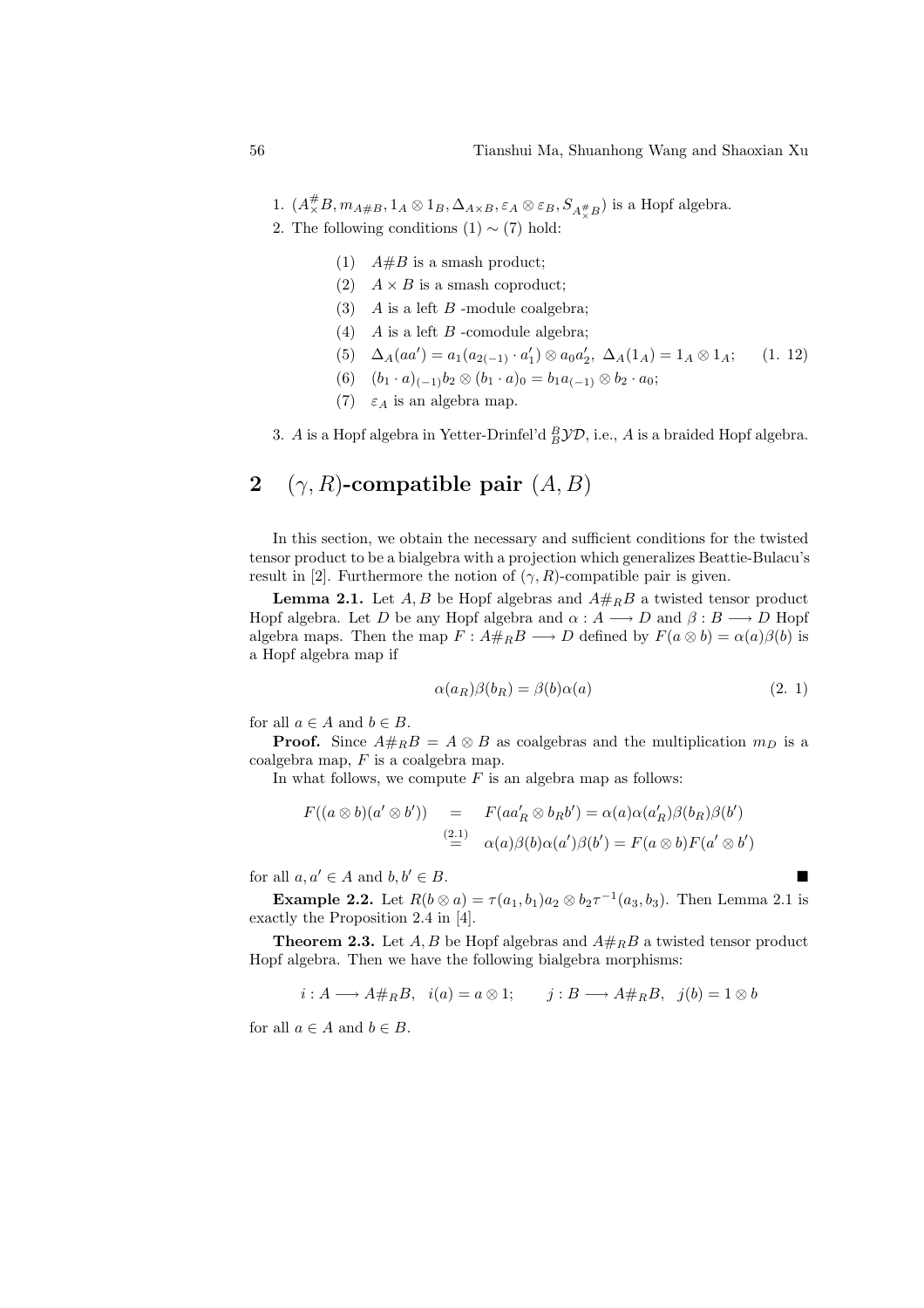(1) There exists a bialgebra projection  $\pi : A#_R B \longrightarrow A$  such that  $\pi \circ i = i_A$  if and only if there is a bialgebra map  $\gamma : B \longrightarrow A$  such that

$$
\gamma(b)a = a_R \gamma(b_R) \tag{2.2}
$$

for all  $a \in A$  and  $b \in B$ .

(2) There exists a bialgebra projection  $\pi' : A \#_R B \longrightarrow B$  such that  $\pi' \circ j = j_B$ if and only if there is a bialgebra map  $\gamma' : A \longrightarrow B$  such that

 $b\gamma'(a) = \gamma'(a_R)b_R$ 

for all  $a \in A$  and  $b \in B$ .

Proof. We only verify that Part 1 is satisfied. Similarly for Part 2.

Assume that there is a bialgebra map  $\gamma : B \longrightarrow A$  such that Eq.(2.2) holds. Define the map  $\pi : A \#_R B \longrightarrow A$  as  $\pi(a \otimes b) = a \gamma(b)$  for all  $a \in A$  and  $b \in B$ . Then

$$
\pi \circ i(a) = \pi(a \otimes 1) = a\gamma(1) = a
$$

for all  $a \in A$ . Moreover, set  $D = A$ ,  $\alpha = i_A$  and  $\beta = \gamma : B \longrightarrow A$  in Lemma 2.1, then by Eq.(2.2) we conclude that  $\pi$  is an algebra map.

On the other hand, given a bialgebra projection  $\pi : A#_B \longrightarrow A$ . Define the map  $\gamma : B \longrightarrow A$  by  $\gamma(b) = \pi \circ i(b) = \pi(1 \otimes b)$  for all  $b \in B$ . Then  $\gamma$  is a bialgebra map since  $\pi$  and j are. It is easy to verify that Eq.(2.2) holds. In fact, for all  $a \in A$ and  $b \in B$ , we have

$$
\gamma(b)a = (\pi \circ j(b))a = \pi(1 \otimes b)\pi(a \otimes 1) = \pi((1 \otimes b)(a \otimes 1))
$$

$$
\quad = \quad \pi(a_R \otimes b_R) = a_R \gamma(b_R).
$$

**Example 2.4.** Let  $R(b \otimes a) = \sigma(a_1, b_1)a_2 \otimes b_2 \sigma^{-1}(a_3, b_3)$ . Then Proposition 3.1 in [2] is obtained.

**Definition 2.5.** Suppose that A and B are Hopf algebras and  $A#_RB$  is a conormal twisted tensor product Hopf algebra. If  $\gamma : A \longrightarrow B$  is a Hopf algebra morphism such that

$$
b\gamma(a) = \gamma(a_R)b_R \tag{2.3}
$$

holds, then we call  $(A, B)$  a  $(\gamma, R)$ -compatible pair.

**Remark 2.6.** 1. If  $(A, B)$  is a  $(\gamma, R)$ -compatible pair, then we have the following useful equations:

$$
b_1 \gamma(a_R)(S_B(b_2))_R = \varepsilon_B(b)\gamma(a); \tag{2.4}
$$

$$
bS_B(\gamma(a)) = \gamma((S_A(a))_R)b_R. \tag{2.5}
$$

2. If  $(A, B)$  is a  $(\gamma, R)$ -compatible pair, then there exists a Hopf algebra  $\overline{A}$  in  ${}^B_B$  y D such that  $\overline{A} \, {}^{\#}_\times B \cong A \#_R B$  as Hopf algebra by Theorem 2.3.

**Proposition 2.7.** Let  $(A, B)$  be a  $(\gamma, R)$ -compatible pair and  $(V, \rho)$  a left Bcomodule. Set  $\overline{\rho}: V \longrightarrow B \otimes V$  such that  $\overline{\rho}(v) = \gamma(v_{-1}) \otimes v_0$  for all  $v \in V$ , then  $(V, \overline{\rho})$  is a left *B*-comodule.

**Proof.** It is obvious.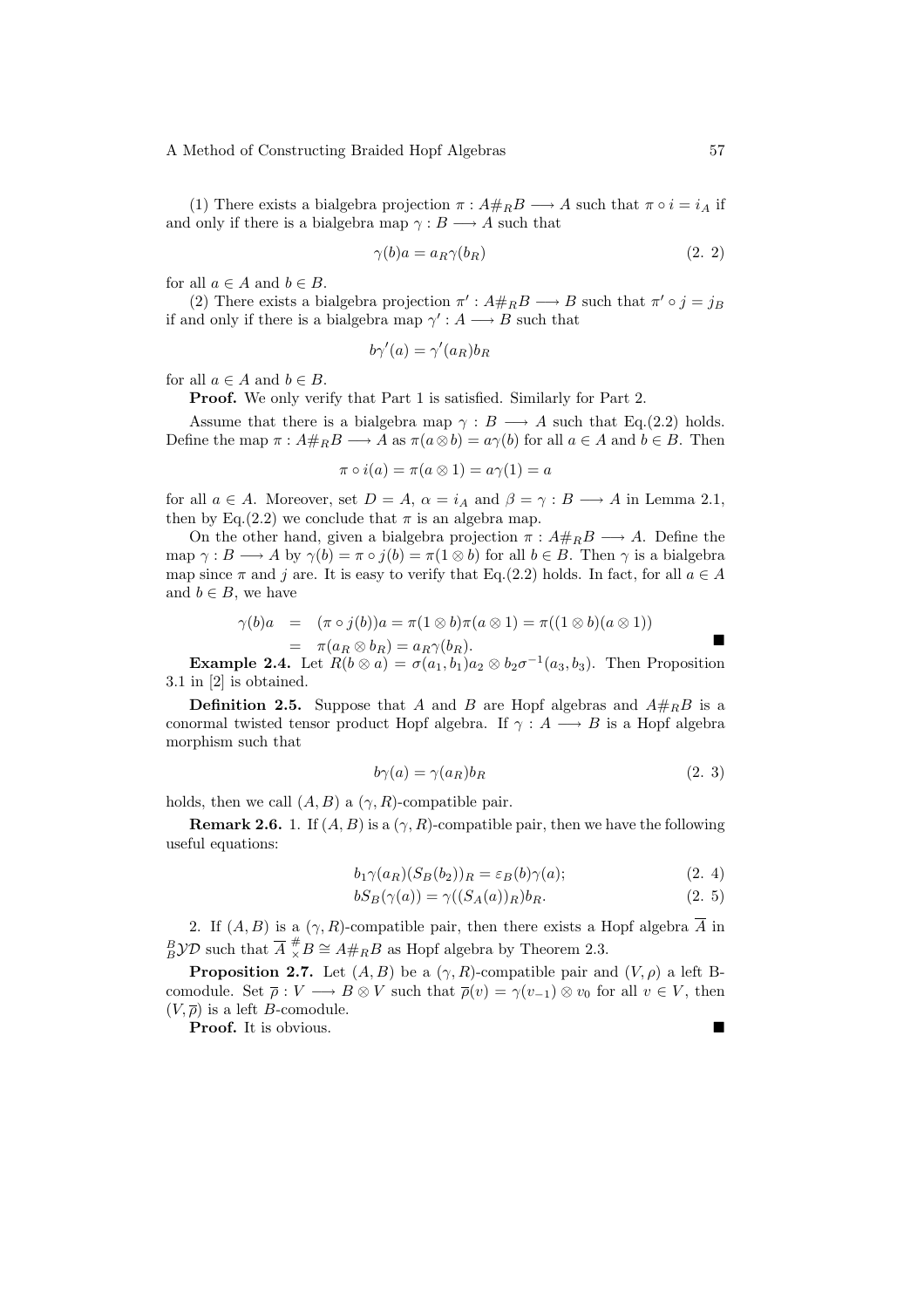# 3 Construct braided Hopf algebra through  $(\gamma, R)$ compatible pair

In this section we construct a braided Hopf algebra  $\overline{A}$  through  $(\gamma, R)$ -compatible pair by twisting the multiplication of A such that  $\overline{A} \stackrel{\#}{\times} B \cong A \#_R B$  as Hopf algebras.

**Lemma 3.1.** Let  $(A, B)$  be a  $(\gamma, R)$ -compatible pair. For all  $a \in A$  and  $b \in B$ , define

$$
\rightharpoonup: B \otimes A \longrightarrow A, \ b \rightharpoonup a = \varepsilon_B(b_R)a_R;
$$

and

$$
\rho: A \longrightarrow B \otimes A, \ \rho(a) = a_{-1} \otimes a_0 = \gamma(a_1) S_B(\gamma(a_3)) \otimes a_2,
$$

then

(1)  $(A, \rightarrow)$  is a left B-module coalegbra;

- (2)  $(A, \rho)$  is a left *B*-comodule coalegbra;
- (3)  $(A, \rightarrow, \rho)$  is a Yetter-Drinfel'd module if the following condition holds:  $(S_A(a))_R \otimes b_R = S_A(a_R) \otimes b_R.$  (3. 1)

Proof. (1) Since

$$
b \rightharpoonup (b' \rightharpoonup a) = \varepsilon_B(b_r)\varepsilon_B(b'_R)a_{Rr} \stackrel{(1.2)}{=} \varepsilon_B((bb')_R)a_R = (bb') \rightharpoonup a
$$

and  $1_B \rightharpoonup a = \varepsilon_B (1_{BR}) a_R \stackrel{(1.4)}{=} a, (A, \rightharpoonup)$  is a left B-module. While

$$
(b_1 \rightarrow a_1) \otimes (b_2 \rightarrow a_2) = \varepsilon_B(b_{1R})a_{1R} \otimes \varepsilon_B(b_{2r})a_{2r}
$$
  

$$
\stackrel{(1.9)}{=} \varepsilon_B(b_R)a_{R1} \otimes a_{R2} = (b \rightarrow a)_1 \otimes (b \rightarrow a)_2
$$

and  $\varepsilon_A(b \rightharpoonup a) = \varepsilon_A(a_R)\varepsilon_B(b_R) \stackrel{(1.6)}{=} \varepsilon_A(a)\varepsilon_B(b)$ , then  $(A, \rightharpoonup)$  is a left *B*-module coalgebra.

(2) It is straightforward.

(3) First by Eq. $(2.3)$  and Eq. $(3.1)$ , we have

$$
b\gamma(S_A(a)) = \gamma((S_A(a))_R) b_R = \gamma(S_A(a_R)) b_R. \tag{3.2}
$$

Next we only need to check Eq.(1.11) is satisfied. In fact, for all  $a \in A, b \in B$  and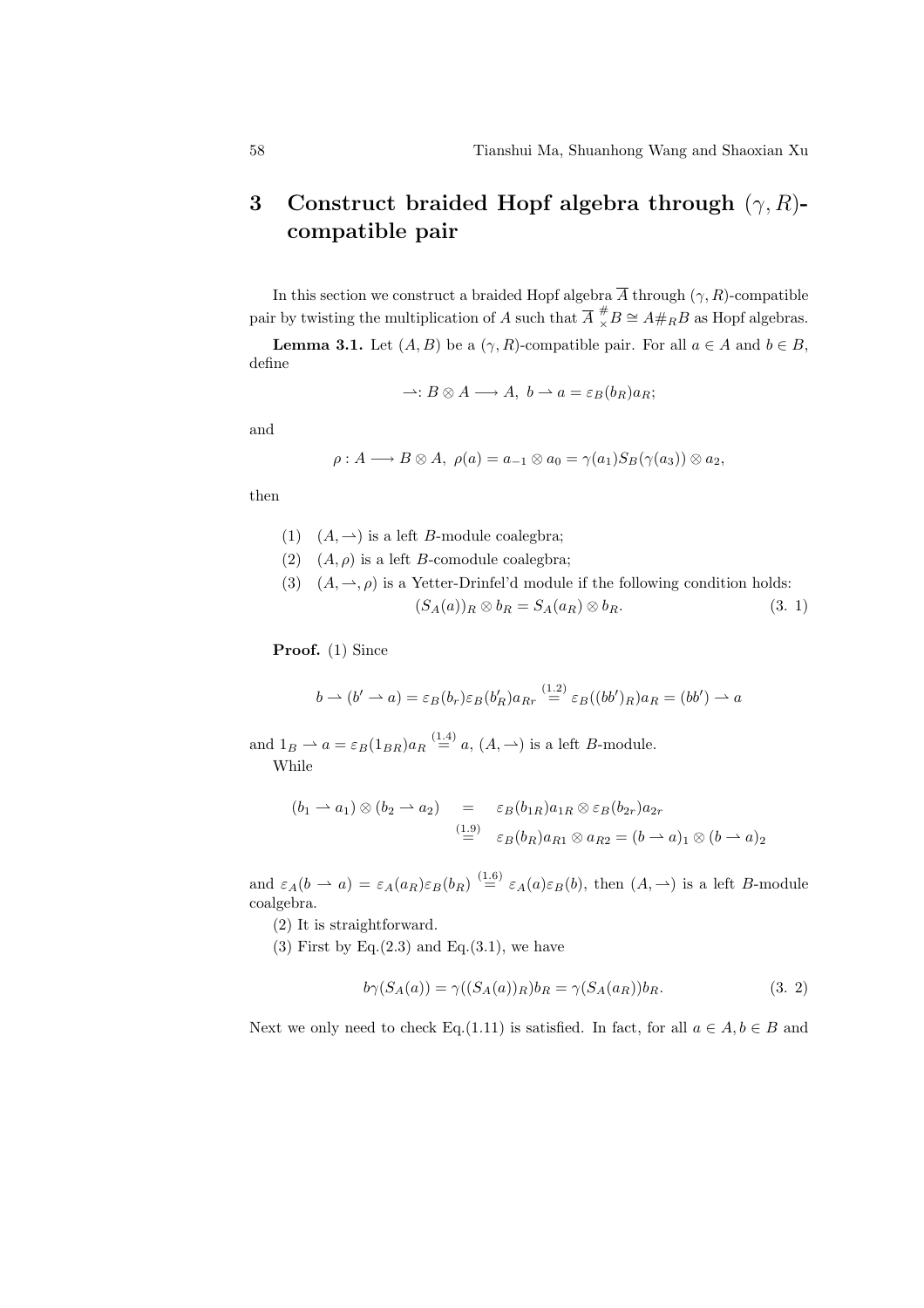### $R = r = \overline{R}$ , one can obtain

$$
b_1a_{-1}\otimes(b_2 \rightharpoonup a_0) = b_1\gamma(a_1)S_B(\gamma(a_3))\otimes \varepsilon_B(b_{2R})a_{2R}
$$
  
\n
$$
\stackrel{(2.3)}{=} \gamma(a_{1\overline{R}})b_1\overline{\gamma}S_B(\gamma(a_3))\otimes \varepsilon_B(b_{2R})a_{2R}
$$
  
\n
$$
\stackrel{(1.8)}{=} \gamma(a_{1\overline{R}})b_2\gamma(S_A(a_3)\varepsilon_B(b_{1\overline{R}})\otimes \varepsilon_B(b_{3R})a_{2R}
$$
  
\n
$$
\stackrel{(1.8)}{=} \gamma(a_{1\overline{R}})b_3\gamma(S_A(a_3)\varepsilon_B(b_{1\overline{R}})\otimes \varepsilon_B(b_{2R})a_{2R}
$$
  
\n
$$
\stackrel{(3.2)}{=} \gamma(a_{1\overline{R}})\gamma(S_A(a_{3r})b_{3r}\varepsilon_B(b_{1\overline{R}})\otimes \varepsilon_B(b_{2R})a_{2R}
$$
  
\n
$$
\stackrel{(1.8)}{=} \gamma(a_{1\overline{R}})S_B(\gamma(a_{3r})b_4\varepsilon_B(b_{1\overline{R}})\varepsilon_B(b_{3r})\otimes \varepsilon_B(b_{2R})a_{2R}
$$
  
\n
$$
\stackrel{(1.9)}{=} \gamma(a_{1\overline{R}})S_B(\gamma(a_{2r2})b_3\varepsilon_B(b_{1\overline{R}})\varepsilon_B(b_{2r})\otimes \varepsilon_B(b_{2R})a_{2r1}
$$
  
\n
$$
\stackrel{(1.9)}{=} \gamma(a_{R1})S_B(\gamma(a_{r3})b_2\varepsilon_B(b_{1r})\otimes a_{r2}
$$
  
\n
$$
= (b_1 \rightharpoonup a_{1-1}b_2\otimes (b_1 \rightharpoonup a_0).
$$

Thus  $(A, \rightarrow, \rho)$  is a Yetter-Drinfel'd module.

**Theorem 3.2.** Let  $(A, B)$  be a  $(\gamma, R)$ -compatible pair. Assume that  $Eq.(3.1)$ holds. Then there exists a bialgebra  $\overline{A}$  in  ${}^B_B$  $\mathcal{YD}$ , where  $\overline{A} = A$  as a vector space over k, the left B-comodule structure and left B-module structure of  $\overline{A}$  are the same as in Lemma 3.1, and the comultiplication, counit and unit of  $\overline{A}$  are the same as of A, with new multiplication structure

$$
\overline{m}(a\otimes a') = a\cdot_R a' = a_1 a'_R \varepsilon_B((S_B(\gamma(a_2)))_R)
$$

for all  $a, a' \in A$ .

**Proof.** By Lemma 3.1 we know that  $\overline{A}$  is in  ${}_B^B \mathcal{YD}$ ,  $(\overline{A}, \rightharpoonup)$  is a left *B*-module coalgebra and  $(\overline{A}, \rho)$  is a left B-comodule coalgebra.

Next we take four steps to finish the proof of the theorem.

Step 1.  $(\overline{A}, \overline{m})$  is a k-algebra. In fact, for all  $a, a', a'' \in \overline{A}$ , we have

$$
(a \cdot_R a') \cdot_R a'' = (a_1 a'_R)_{1} a''_r \epsilon_B ((S_B(\gamma((a_1 a'_R)_2)))_r) \epsilon_B ((S_B(\gamma(a_2)))_R)
$$
  
\n
$$
= a_1 a'_R a''_r \epsilon_B ((S_B(\gamma(a_2 a'_R_2)))_r) \epsilon_B ((S_B(\gamma(a_3)))_R)
$$
  
\n
$$
= a_1 a'_R a''_r \epsilon_B ((S_B(\gamma(a'_R_2))) S_B(\gamma(a_2)))_r) \epsilon_B ((S_B(\gamma(a_3)))_R)
$$
  
\n
$$
\stackrel{(1.8)}{=} a_1 a'_R a''_r \epsilon_B ((S_B(\gamma(a'_R_2))(S_B(\gamma(a_2)))_R)_r)
$$
  
\n
$$
\stackrel{(1.9)}{=} a_1 a'_R a''_r \epsilon_B ((S_B(\gamma(a'_2))) (S_B(\gamma(a_2)))_R)_r) \epsilon_B ((S_B(\gamma(a_3)))_{\overline{R}})
$$
  
\n
$$
\stackrel{(2.4)}{=} a_1 a'_R a''_r \epsilon_B ((S_B(\gamma(a_2)))_r) \epsilon_B ((S_B(\gamma(a_3)))_{\overline{R}})
$$
  
\n
$$
\stackrel{(1.2)}{=} a_1 a'_R a''_r \epsilon_B ((S_B(\gamma(a_2)))_r) \epsilon_B ((S_B(\gamma(a'_2)))_r) \epsilon_B ((S_B(\gamma(a_3)))_{\overline{R}})
$$
  
\n
$$
\stackrel{(1.8)}{=} a_1 a'_R a''_r \epsilon_B ((S_B(\gamma(a_2)))_{\overline{R}} \epsilon_B ((S_B(\gamma(a'_2)))_r)
$$
  
\n
$$
\stackrel{(1.8)}{=} a_1 (a'_1 a''_r)_{R} \epsilon_B ((S_B(\gamma(a_2)))_R) \epsilon_B ((S_B(\gamma(a'_2)))_r)
$$
  
\n
$$
= a \cdot_R (a' \cdot_R a'')
$$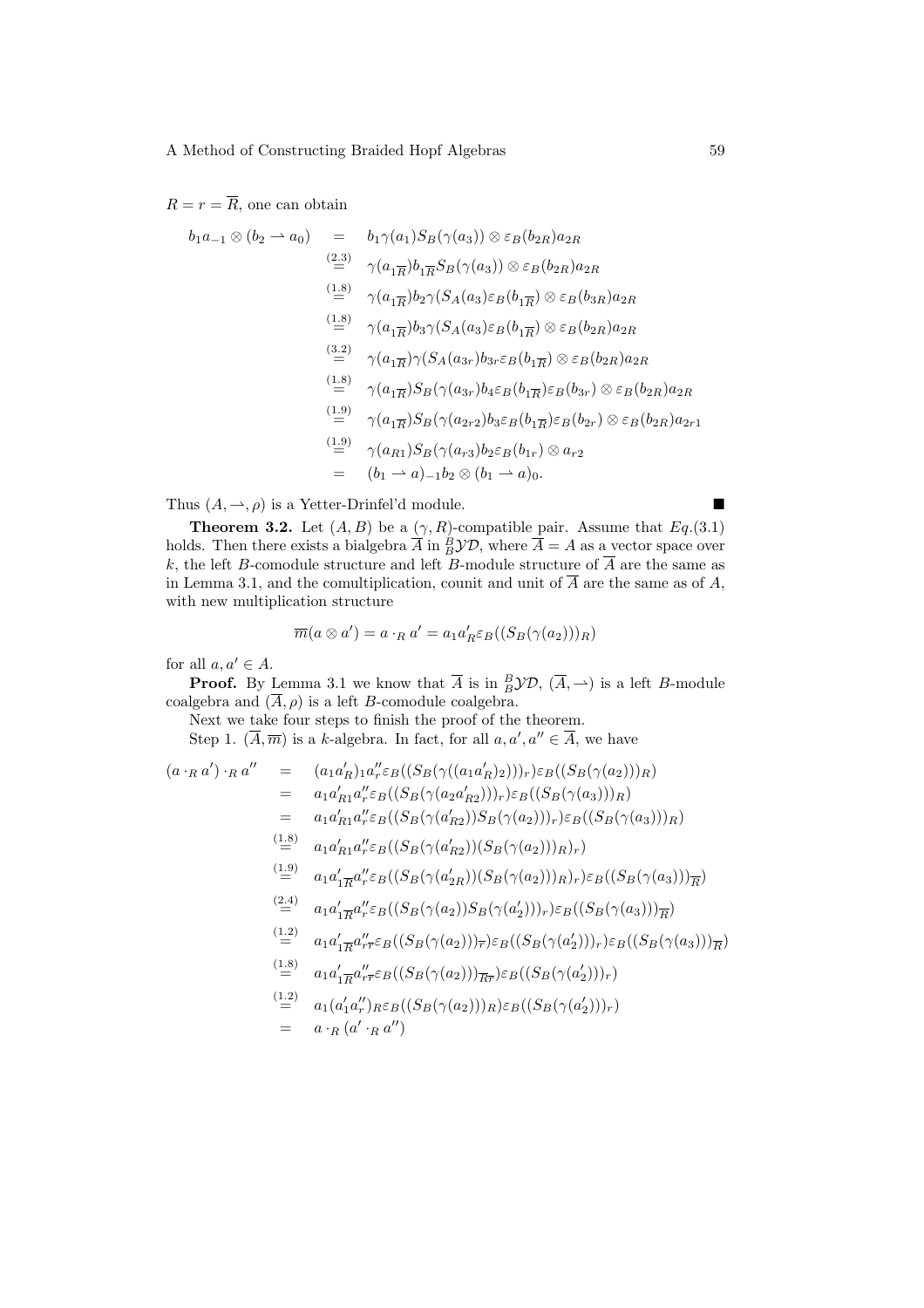One can easily check that the unit of  $\overline{A}$  is the same as the unit of A.

Step 2.  $(\overline{A}, \rightarrow)$  is a left B-module algebra. Indeed, for all  $a, a' \in \overline{A}$  and  $b \in B$ , one can get

$$
(b_1 \rightarrow a) \cdot_R (b_2 \rightarrow a') = \varepsilon_B(b_{1R}) a_{R1} a'_{r\overline{R}} \varepsilon_B((S_B(\gamma(a_{R2})))_{\overline{R}}) \varepsilon_B(b_{2r})
$$
  
\n
$$
\stackrel{(1.8)}{=} a_{R1} a'_{r\overline{R}} \varepsilon_B((S_B(\gamma(a_{R2})))_{\overline{R}}) \varepsilon_B(b_{Rr})
$$
  
\n
$$
\stackrel{(1.2)}{=} a_{R1} a'_{r} \varepsilon_B((S_B(\gamma(a_{R2}))b_{R})_{r})
$$
  
\n
$$
\stackrel{(1.9)}{=} a_{1R} \varepsilon_B(b_{1R}) a'_{r} \varepsilon_B((S_B(\gamma(a_{2\overline{R}}))b_{2\overline{R}})_{r})
$$
  
\n
$$
\stackrel{(3.2)}{=} a_{1R} \varepsilon_B(b_{1R}) a'_{r} \varepsilon_B((b_2 S_B(\gamma(a_{2})))_{r})
$$
  
\n
$$
\stackrel{(1.2)}{=} a_{1R} \varepsilon_B(b_{1R}) a'_{r\overline{R}} \varepsilon_B(b_{2\overline{R}}) \varepsilon_B((S_B(\gamma(a_{2})))_{r})
$$
  
\n
$$
\stackrel{(1.3)}{=} (a_1 a'_{r})_{R} \varepsilon_B(b_{R}) \varepsilon_B((S_B(\gamma(a_{2})))_{r})
$$
  
\n
$$
= b \rightarrow (a \cdot_R a')
$$

and

$$
b \rightharpoonup 1_{\overline{A}} = \varepsilon_B(b_R) 1_{\overline{A}R} \stackrel{(1.4)}{=} \varepsilon_B(b) 1_{\overline{A}}.
$$

Step 3. We show that  $(\overline{A}, \rho)$  is a left B-comodule algebra. In fact, for all  $a, a' \in \overline{A}$ 

$$
a_{-1}a'_{-1} \otimes a_{0} \cdot_{R} a'_{0} = \gamma(a_{1})S_{B}(\gamma(a_{4}))\gamma(a'_{1})S_{B}(\gamma(a'_{3})) \otimes a_{2}a'_{2R}\varepsilon_{B}((S_{B}(\gamma(a_{3})))_{R})
$$
\n
$$
\stackrel{(2.3)}{=} \gamma(a_{1})\gamma(a'_{1r})(S_{B}(\gamma(a_{4})))_{r}S_{B}(\gamma(a'_{3})) \otimes a_{2}a'_{2R}\varepsilon_{B}((S_{B}(\gamma(a_{3})))_{R})
$$
\n
$$
\stackrel{(3.2)}{=} \gamma(a_{1})\gamma(a'_{1r})\gamma(S_{A}(a'_{3\overline{R}}))(S_{B}(\gamma(a_{4})))_{r\overline{R}} \otimes a_{2}a'_{2R}\varepsilon_{B}((S_{B}(\gamma(a_{3})))_{R})
$$
\n
$$
\stackrel{(1.8)}{=} \gamma(a_{1})\gamma(a'_{1r})\gamma(S_{A}(a'_{3\overline{R}}))(S_{B}(\gamma(a_{3})))_{4}\varepsilon_{B}((S_{B}(\gamma(a_{3})))_{2\overline{R}})
$$
\n
$$
\varepsilon_{B}((S_{B}(\gamma(a_{3})))_{3r}) \otimes a_{2}a'_{2R}\varepsilon_{B}((S_{B}(\gamma(a_{3})))_{1R})
$$
\n
$$
\stackrel{(1.8)}{=} \gamma(a_{1})\gamma(a'_{1r})\gamma(S_{A}(a'_{3\overline{R}}))(S_{B}(\gamma(a_{3})))_{4}\varepsilon_{B}((S_{B}(\gamma(a_{3})))_{3\overline{R}})
$$
\n
$$
\varepsilon_{B}((S_{B}(\gamma(a_{3})))_{1r}) \otimes a_{2}a'_{2R}\varepsilon_{B}((S_{B}(\gamma(a_{3})))_{2R})
$$
\n
$$
\stackrel{(1.9)}{=} \gamma(a_{1})\gamma(a'_{1r1})\gamma(S_{A}(a'_{2\overline{R}}))(S_{B}(\gamma(a_{3})))_{3}\varepsilon_{B}((S_{B}(\gamma(a_{3})))_{2\overline{R}})
$$
\n
$$
\otimes a_{2}a'_{1r2}\varepsilon_{B}((S_{B}(\gamma(a_{3})))_{1r})
$$
\n
$$
\stackrel{(1.9)}
$$

and

 $1_{\overline{A}-1} \otimes 1_{\overline{A}0} = \gamma(1_{\overline{A}})S_B(\gamma(1_{\overline{A}})) \otimes 1_{\overline{A}} = 1_B \otimes 1_{\overline{A}}.$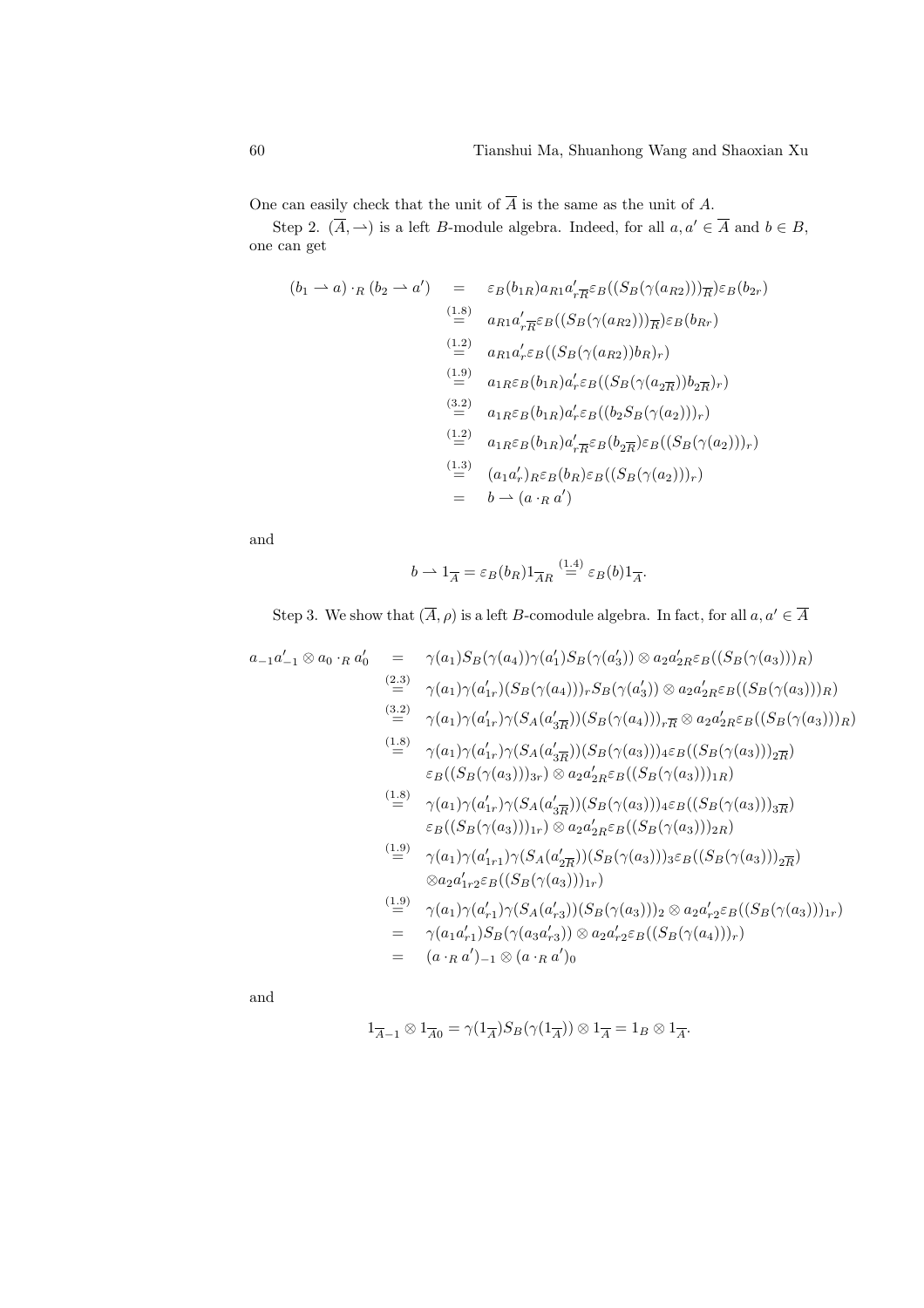Step 4. Since for all  $a, a' \in \overline{A}$ ,

$$
a_1 \cdot_R (a_{2-1} \to a'_1) \otimes a_{20} \cdot_R a'_2 = a_1 a'_{1Rr} \varepsilon_B((S_B(\gamma(a_2)))_r) \varepsilon_B((\gamma(a_3)S_B(\gamma(a_6)))_R)
$$
  

$$
\otimes a_4 a'_{2R} \varepsilon_B((S_B(\gamma(a_5)))_R)
$$
  

$$
\stackrel{(1.2)}{=} a_1 a'_{1R} \varepsilon_B((S_B(\gamma(a_2))) \gamma(a_3) S_B(\gamma(a_6)))_R)
$$
  

$$
\otimes a_4 a'_{2R} \varepsilon_B((S_B(\gamma(a_5)))_R)
$$
  

$$
= a_1 a'_{1R} \varepsilon_B((S_B(\gamma(a_4)))_R) \otimes a_2 a'_{2R} \varepsilon_B((S_B(\gamma(a_3)))_R)
$$
  

$$
\stackrel{(1.9)}{=} a_1 a'_{R1} \otimes a_2 a'_{R2} \varepsilon_B((S_B(\gamma(a_3)))_R)
$$
  

$$
= \Delta(a \cdot_R a'),
$$

Then Eq.(1.12) is satisfied. Therefore  $(\overline{A}, \overline{m})$  is a bialgebra in  ${}^B_B$  $\mathcal{YD}$ .

**Theorem 3.3.** Under the assumptions of Theorem 3.2,  $\overline{A}$  is a Hopf algebra in  $B\overline{B}$  $\mathcal{YD}$  with an antipode  $\overline{S}$ , where

$$
\overline{S}(a) = \varepsilon((\gamma(a_1))_R)(S_A(a_2))_R
$$

for all  $a \in A$ .

**Proof.** Firstly, we will prove  $\overline{S}$  is a morphism in  ${}_B^B$  $\mathcal{YD}$ .

$$
b \rightarrow \overline{S}(a) = (S_A(a_2))_{Rr} \varepsilon_B((\gamma(a_1))_R) \varepsilon_B(b_r)
$$
  
\n
$$
\stackrel{(1.2)}{=} (S_A(a_2))_{R} \varepsilon_B((b\gamma(a_1))_R)
$$
  
\n
$$
\stackrel{(2.3)}{=} (S_A(a_2))_{R} \varepsilon_B((\gamma(a_{1r})b_r)_R)
$$
  
\n
$$
\stackrel{(1.2)}{=} (S_A(a_2))_{R\overline{R}} \varepsilon_B((\gamma(a_{1r}))_{\overline{R}}) \varepsilon_B(b_r)_R
$$
  
\n
$$
\stackrel{(3.1)}{=} (S_A(a_{2R})_{\overline{R}} \varepsilon_B((\gamma(a_{1r}))_{\overline{R}}) \varepsilon_B(b_r)_R
$$
  
\n
$$
\stackrel{(1.8)}{=} (S_A(a_{2R})_{\overline{R}} \varepsilon_B((\gamma(a_{1r}))_{\overline{R}}) \varepsilon_B(b_{1r}) \varepsilon_B(b_{2R})
$$
  
\n
$$
\stackrel{(1.9)}{=} (S_A(a_{R2})_{\overline{R}} \varepsilon_B((\gamma(a_{R1}))_{\overline{R}}) \varepsilon_B(b_R)
$$
  
\n
$$
= \overline{S}(b \rightarrow a),
$$

hence  $\overline{S}$  is a left *B*-module morphism. For all  $a \in \overline{A}$ , since

$$
\rho(\overline{S}(a)) = \gamma((S_A(a_2))_{R1})\gamma(S_A((S_A(a_2))_{R3})) \otimes (S_A(a_2))_{R2} \varepsilon_B((\gamma(a_1))_R)
$$
  
\n
$$
\stackrel{(1.9)}{=} \gamma((S_A(a_4))_{r1})S_B(\gamma((S_A(a_3))_R)) \otimes (S_A(a_4))_{r2} \varepsilon_B((\gamma(a_1))_r) \varepsilon_B((\gamma(a_2))_R)
$$
  
\n
$$
\stackrel{(3.1)}{=} \gamma((S_A(a_4))_{r1})\gamma((S_A(S_A(a_3))_R)) \varepsilon_B((\gamma(a_2))_R) \otimes (S_A(a_4))_{r2} \varepsilon_B((\gamma(a_1))_r)
$$
  
\n
$$
\stackrel{(2.4)}{=} \gamma((S_A(a_4))_{r1})(\gamma(a_2))_{R1}\gamma((S_A(S_A(a_3))_{R\overline{R}}))(S_B((\gamma(a_2))_{R2}))_{\overline{R}}
$$
  
\n
$$
\otimes (S_A(a_4))_{r2} \varepsilon_B((\gamma(a_1))_r)
$$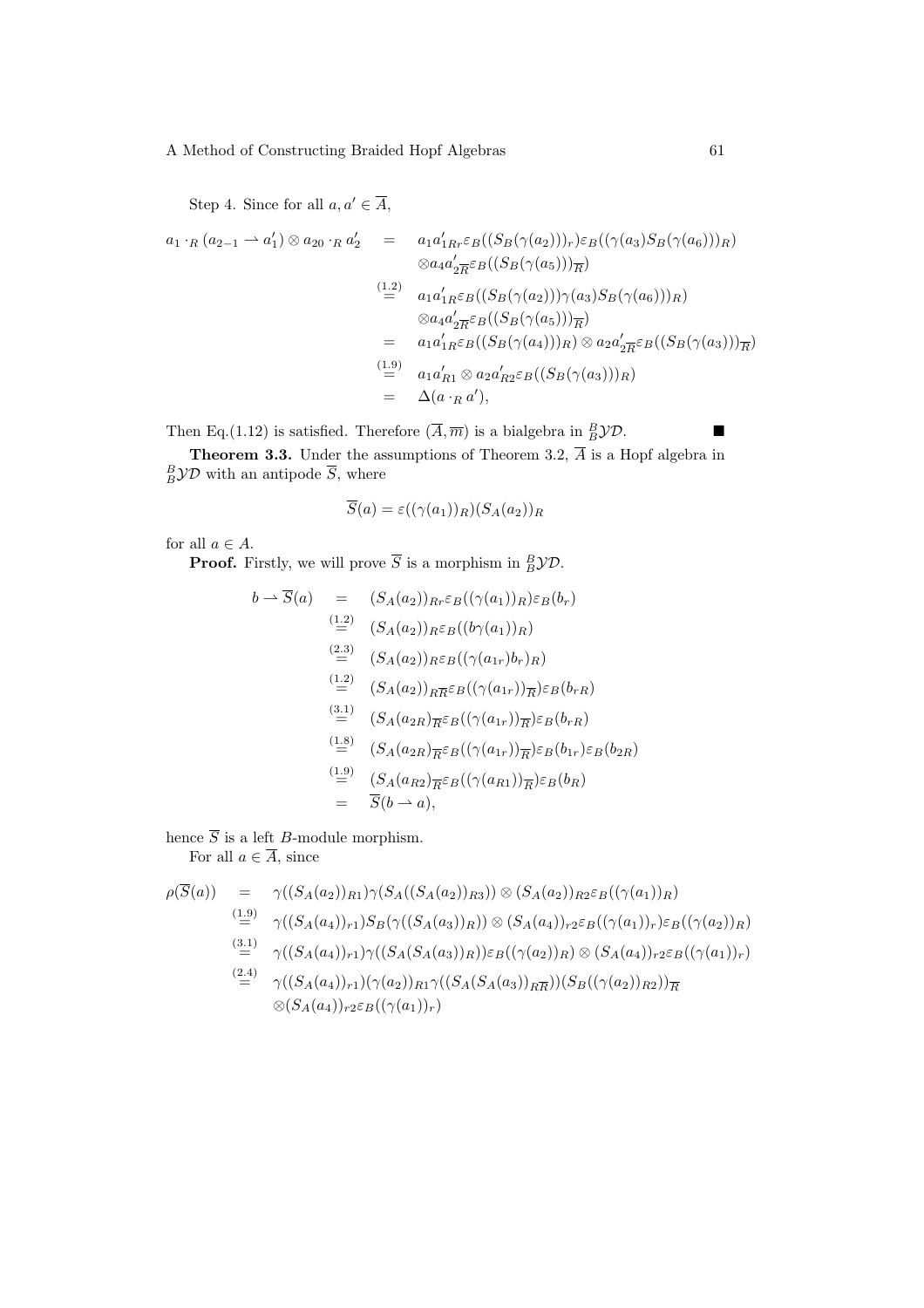$\stackrel{(1.10)}{=}$  $=$   $\gamma((S_A(a_5))_{r1})\gamma(a_2)\gamma((S_A(S_A(a_4))_{R\overline{R}}))(S_B((\gamma(a_3))_{R}))_{\overline{R}}$  $\otimes (S_A(a_5))_{r2} \varepsilon_B((\gamma(a_1))_r)$ 

$$
\stackrel{(2.3)}{=} \gamma((S_A(a_5))_{r1})\gamma(a_2)S_B((\gamma(a_3))_R)\gamma((S_A(S_A(a_4)))_R) \otimes (S_A(a_5))_{r2}\varepsilon_B((\gamma(a_1))_r)
$$

 $\stackrel{(3.1)}{=}$  $\gamma((S_A(a_5))_{r1})\gamma(a_2)S_B((\gamma(a_3))_R)S_B(\gamma((S_A(a_4))_R))$  $\otimes (S_A(a_5))_{r2} \varepsilon_B((\gamma(a_1))_r)$ =  $\gamma((S_A(a_5))_{r_1})\gamma(a_2)S_B(\gamma((S_A(a_4))_B)(\gamma(a_3))_B)$ 

$$
= \gamma((S_A(a_5))_{r1})\gamma(a_2)S_B(\gamma((S_A(a_4))_R)(\gamma(a_3))_R)
$$
  
 
$$
\otimes (S_A(a_5))_{r2}\varepsilon_B((\gamma(a_1))_r)
$$

 $(2.5)$  $\gamma((S_A(a_5))_{r1})\gamma(a_2)S_B(\gamma(a_3)\gamma(S_A(a_4)))$  $\otimes (S_A(a_5))_{r2} \varepsilon_B((\gamma(a_1))_r)$ =  $\gamma((S_A(a_3))_{r1})\gamma(a_2) \otimes (S_A(a_3))_{r2} \varepsilon_B((\gamma(a_1))_r)$  $\stackrel{(1.9)}{=}$  $\gamma((S_A(a_5))_R)\gamma(a_3)\varepsilon_B((\gamma(a_1))_R)\otimes (S_A(a_4))_r\varepsilon_B((\gamma(a_2))_r)$  $(\frac{1.8}{2})$  $\gamma((S_A(a_5))_R)\gamma(a_2)\varepsilon_B((\gamma(a_1))_R)\otimes (S_A(a_4))_r\varepsilon_B((\gamma(a_3))_r)$  $(1.8)$  $\gamma((S_A(a_4))_R)(\gamma(a_1))_R \otimes (S_A(a_3))_r \varepsilon_B((\gamma(a_2))_r)$  $\stackrel{(2.3)}{=}$  $\gamma(a_1)\gamma(S_A(a_4))\otimes (S_A(a_3))_r \varepsilon_B((\gamma(a_2))_r)$  $=$   $(i_B \otimes \overline{S})\rho(a),$ 

thus  $\overline{S}$  is a left *B*-comodule morphism. Secondly, for all  $a \in \overline{A}$ , one can obtain

$$
(\overline{S} * i_{\overline{A}})(a) = (S_{A}(a_{2}))_{R1} a_{3r} \varepsilon_{B}(((S_{B}(\gamma(a_{2})))_{R2})_{r}) \varepsilon_{B}((\gamma(a_{1}))_{R})
$$
\n
$$
= (S_{A}(a_{4}))_{R} \varepsilon_{B}((\gamma(a_{1}))_{R}) a_{5r} \varepsilon_{B}(((S_{B}(\gamma(a_{3})))_{\overline{R}})_{r}) \varepsilon_{B}((\gamma(a_{2}))_{\overline{R}})
$$
\n
$$
= (S_{A}(a_{4}))_{R} \varepsilon_{B}((\gamma(a_{1}))_{R}) a_{5r}
$$
\n
$$
\varepsilon_{B}(((\gamma(a_{2}))_{\overline{R}} \gamma((S_{A}(S_{A}(a_{3})))_{\overline{R}}) (S_{B}((\gamma(a_{2}))_{\overline{R}})_{r})_{r})
$$
\n
$$
= (S_{A}(a_{5}))_{R} \varepsilon_{B}((\gamma(a_{1}))_{R}) a_{6r}
$$
\n
$$
\varepsilon_{B}((\gamma(a_{2})\gamma((S_{A}(S_{A}(a_{4})))_{\overline{R}}) (S_{B}((\gamma(a_{3}))_{\overline{R}})_{r})_{r})
$$
\n
$$
= (S_{A}(a_{5}))_{R} \varepsilon_{B}((\gamma(a_{1}))_{R}) a_{6r} \varepsilon_{B}((\gamma(a_{2})S_{B}((\gamma(a_{3}))_{\overline{R}}) \gamma((S_{A}(S_{A}(a_{4})))_{\overline{R}})_{r})
$$
\n
$$
= (S_{A}(a_{5}))_{R} \varepsilon_{B}((\gamma(a_{1}))_{R}) a_{6r} \varepsilon_{B}((\gamma(a_{2})S_{B}(\gamma(S_{A}(a_{4})))_{\overline{R}})_{r})
$$
\n
$$
= (S_{A}(a_{5}))_{R} \varepsilon_{B}((\gamma(a_{1}))_{R}) a_{6r} \varepsilon_{B}((\gamma(a_{2})S_{B}(\gamma(a_{3})\gamma(S_{A}(a_{4}))))_{r})
$$
\n
$$
= (S_{A}(a_{3}))_{R} a_{4r} \varepsilon_{B}((\gamma(a_{1}))_{R}) \varepsilon_{B}((\gamma(a_{2}))_{r})
$$
\n $$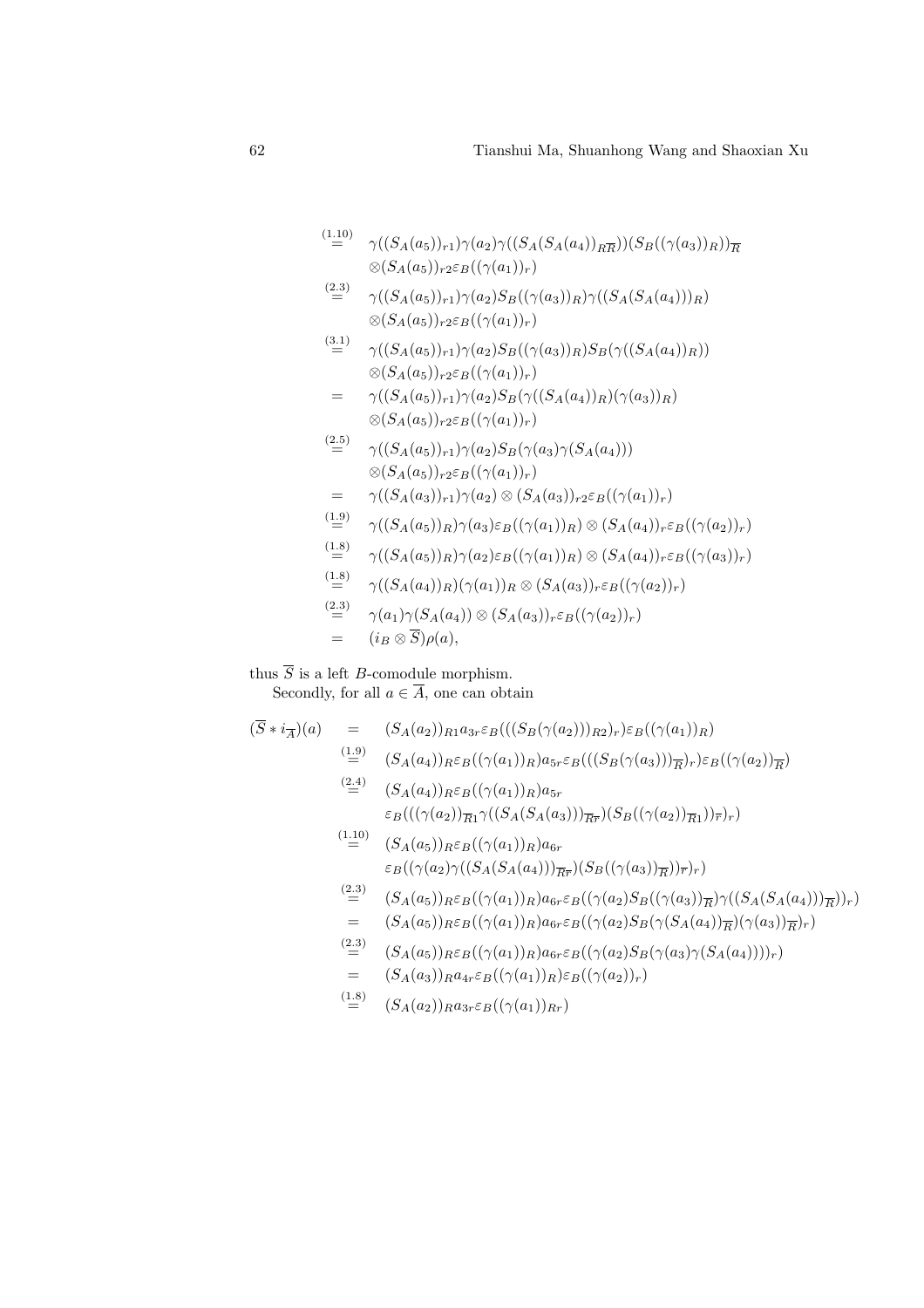$$
\stackrel{(1.3)}{=} (S_A(a_2)a_3)_R \varepsilon_B((\gamma(a_1))_R)
$$
  
\n
$$
\stackrel{(1.4)}{=} \varepsilon_{\overline{A}}(a)1_{\overline{A}}.
$$

 $(i_{\overline{A}} * \overline{S})(a) = \varepsilon_{\overline{A}}(a)1_{\overline{A}}$  is direct by Eq.(1.2) and Eq.(1.4). Thus  $\overline{S}$  is an antipode of  $\overline{A}$ . The proof is completed.

The following result is direct by remark 2.6(2).

**Theorem 3.4.** Under the assumptions of Theorem 3.2,  $(\overline{A}, \overline{m}, \overline{S})$  is given by Theorem 3.2 and Theorem 3.3, then  $\overline{A} \overset{\#}{_{\times}} B \cong A \#_R B$  as Hopf algebras.

## 4 Construct braided Hopf algebra from twisted tensor biproduct directly

The twisted tensor biproduct was studied in our recent work [6] which really generalizes the well-known Radford's biproduct [10]. While in this section, we will give a method to construct Radford's biproduct directly by defining the module action and comodule actions from the twisted tensor biproduct. Here a direct proof is provided.

**Lemma 4.1.** ([6]) Let B be a Hopf algebra. Let A be both an algebra and a coalgebra (but not necessarily bialgebra) such that there exists a linear map  $S_A: A \longrightarrow A$  satisfying  $m_A(S_A \otimes i_A)\Delta_A = i_A$  and  $m_A(i_A \otimes S_A)\Delta_A = i_A$ . Then the following are equivalent ( $\forall a, a' \in A, b, b' \in B$  and  $T = t, R = r$ ):

1. The following conditions  $(B1) \sim (B8)$  hold:

 $(B1)$   $A#_B B$  is a twisted tensor product.

 $(B2)$   $A \times_T B$  is a twisted tensor coproduct.

(B3)  $T(1_A \otimes 1_B) = 1_B \otimes 1_A$ ,  $\Delta_A(1_A) = 1_A \otimes 1_A$ .

 $(B4)$   $(aa')_1 \otimes 1_{BT} \otimes (aa')_{2T} = a_1 a'_{1R} \otimes 1_{BTR} 1_{Bt} \otimes a_{2T} a'_{2t}$ .

(B5)  $b_T \otimes a_T = 1_{BT} b_t \otimes a_T 1_{At}.$ 

 $(B6) (b_1b'_1)_T \otimes 1_{AT} \otimes b_2b'_2 = b_{1T}b'_{1t} \otimes 1_{AT}1_{AtR} \otimes b_{2R}b'_2.$ 

 $(B7)$   $a_{R1} \otimes b_{R1T} \otimes a_{R2T} \otimes b_{R2} = a_{1R} \otimes b_{1TR} 1_{Bt} \otimes 1_{AT} a_{2tr} \otimes b_{2r}.$ 

(B8)  $(\varepsilon_A \otimes \varepsilon_B)R = \varepsilon_B \otimes \varepsilon_A$ ,  $\varepsilon_A$  is an algebra map.

2.  $(A \square B, \overline{\Delta}, \overline{\varepsilon}, \overline{S})$  is a Hopf algebra, where the multiplication,  $\overline{\Delta}, \overline{\varepsilon}$  and  $\overline{S}$  are given as

$$
(a \boxdot b)(a' \boxdot b') = (a \otimes 1)R(b \otimes a')(1 \otimes b'),
$$
  
\n
$$
\overline{\Delta}(a \boxdot b) = (i_A \otimes T \otimes i_B)(\Delta_A(a) \otimes \Delta_B(b)),
$$
  
\n
$$
\overline{\varepsilon} = \varepsilon_A \otimes \varepsilon_B \quad \text{and} \quad \overline{S} = R(S_B \otimes S_A)T.
$$

In this case, we call  $A \square B$  a twisted tensor biproduct Hopf algebra.

**Remark 4.2.** Usually letting  $R(b \otimes a) = b_1 \cdot a \otimes b_2$  and  $T(a \otimes b) = a_{(-1)}b \otimes a_0$ for all  $a \in A$  and  $b \in B$  in Theorem 4.1, we can obtain the Radford's biproduct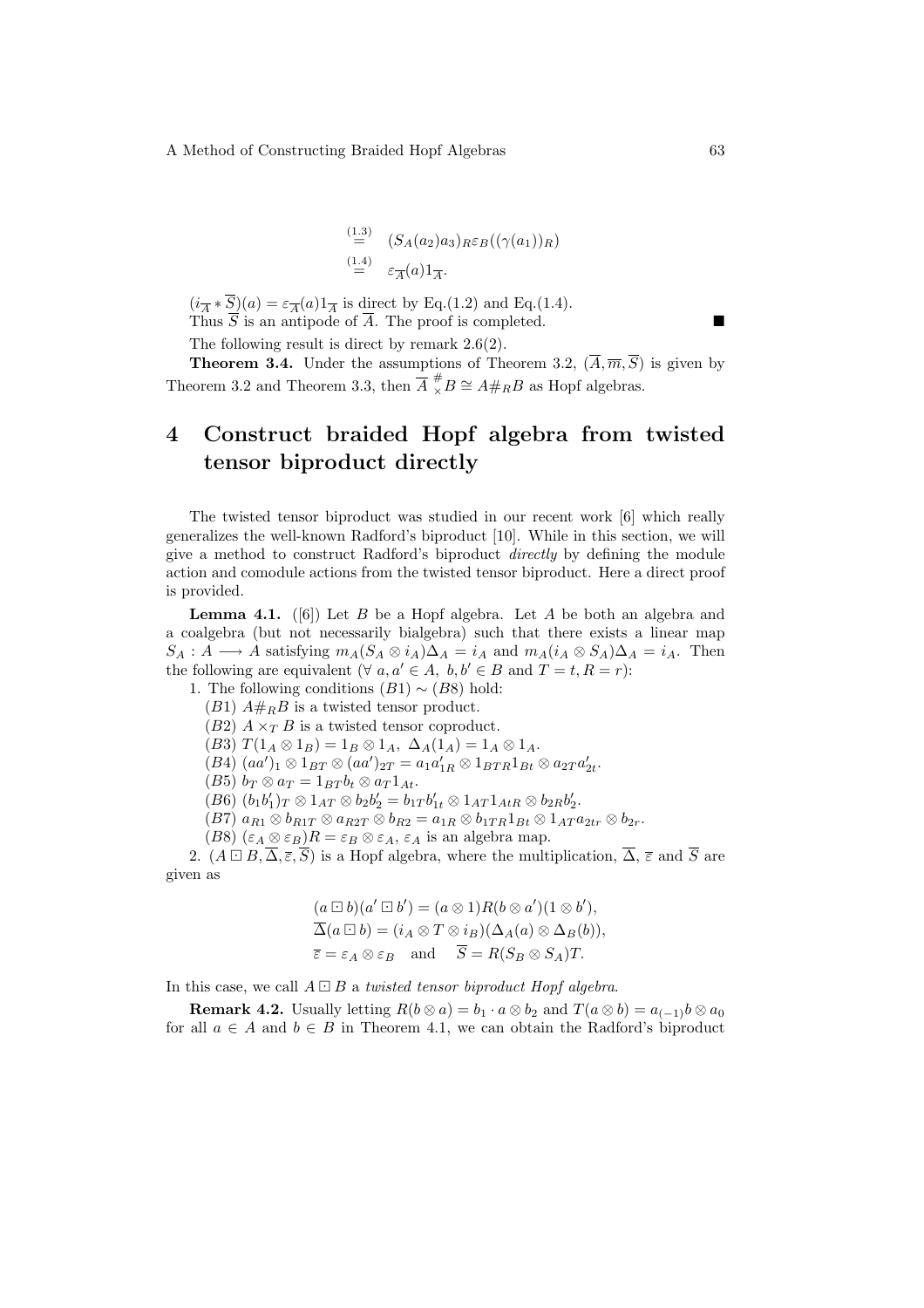Hopf algebra [10]  $A \frac{H}{\times} B$ . But in the following, we will give a method to construct Radford's biproduct directly by defining the module action and comodule action from the twisted tensor biproduct.

**Theorem 4.3.** Let  $A \square B$  be a twisted tensor biproduct Hopf algebra. For all  $a \in A$  and  $b \in B$ , if we set

$$
b \cdot a = \varepsilon_B(b_R)a_R
$$
 and  $\rho(a) = 1_{BT} \otimes a_T$ 

and assume that

Eq.(1.7) and 
$$
1_{AT} \otimes b_T = 1_A \otimes b \tag{4.1}
$$

are satisfied. Then  $(A, B, \cdot, \rho)$  is exactly the Radford's biproduct.

**Proof.** Firstly,  $(B1)$  and  $(B2)$  in Part 1 of Lemma 4.1 are exactly the conditions Eq.(1.2)  $\sim$  (1.4) and the following Eq.(4.2)  $\sim$  (4.4), respectively.

$$
b_{T1} \otimes b_{T2} \otimes a_T = b_{1T} \otimes b_{2t} \otimes a_{Tt} \tag{4.2}
$$

$$
b_T \otimes a_{T1} \otimes a_{T2} = b_{Tt} \otimes a_{1t} \otimes a_{2T} \tag{4.3}
$$

$$
b_T \varepsilon(a_T) = \varepsilon(a)b \quad \varepsilon(b_T)a_T = \varepsilon(b)a \tag{4.4}
$$

Under the assumptions of Eq.(4.1), the conditions (B3)  $\sim$  (B8) will have the following forms:

$$
\Delta(1_A) = 1_A \otimes 1_A \quad \varepsilon_A \text{ is an algebra map.} \tag{4.5}
$$

 $(aa')_1 \otimes 1_{BT} \otimes (aa')_{2T} = a_1 a'_{1R} \otimes 1_{BTR} 1_{Bt} \otimes a_{2T} a'_{2t}$ (4. 6)

$$
b_T \otimes a_T = 1_{BT} b \otimes a_T \tag{4.7}
$$

$$
a_{R1} \otimes b_{R1T} \otimes a_{R2T} \otimes b_{R2} = a_{1R} \otimes b_{1R} 1_{BT} \otimes a_{2Tr} \otimes b_{2r}.
$$
 (4. 8)

Secondly, we use the above special forms to compute some formulas that will need later.

Applying  $i_A \otimes \varepsilon_B \otimes \varepsilon_A \otimes i_B$  to Eq.(4.8), then by Eq.(4.1) one can get

$$
a_R \otimes b_R = a_R \varepsilon_B(b_{1R}) \otimes b_2. \tag{4.9}
$$

Using  $\varepsilon_A \otimes i_B \otimes i_A \otimes \varepsilon_B$  to Eq.(4.8), then by Eq.(4.1) we have

$$
b_{RT} \otimes a_{RT} = b_1 1_{BT} \otimes a_{TR} \varepsilon_B(b_{2R}). \tag{4.10}
$$

Similarly applying  $i_A \otimes \varepsilon_B \otimes \varepsilon_A \otimes i_B$  to Eq.(4.8), then by Eq.(1.8) and Eq.(4.9) we obtain

$$
a_{RT} \varepsilon_B(b_{1R}) \otimes b_{2T} = a_{TR} \varepsilon_B(b_{2R}) \otimes b_1 1_{BT}.\tag{4.11}
$$

Likewise applying  $i_A \otimes \varepsilon_B \otimes i_A \otimes i_B$  to Eq.(4.8), then by Eq.(4.4) we get

$$
a_{R1} \otimes a_{R2} \otimes b_R = a_{1R} \varepsilon_B(b_{1R}) \otimes a_{2r} \otimes b_{2r}.
$$
\n
$$
(4. 12)
$$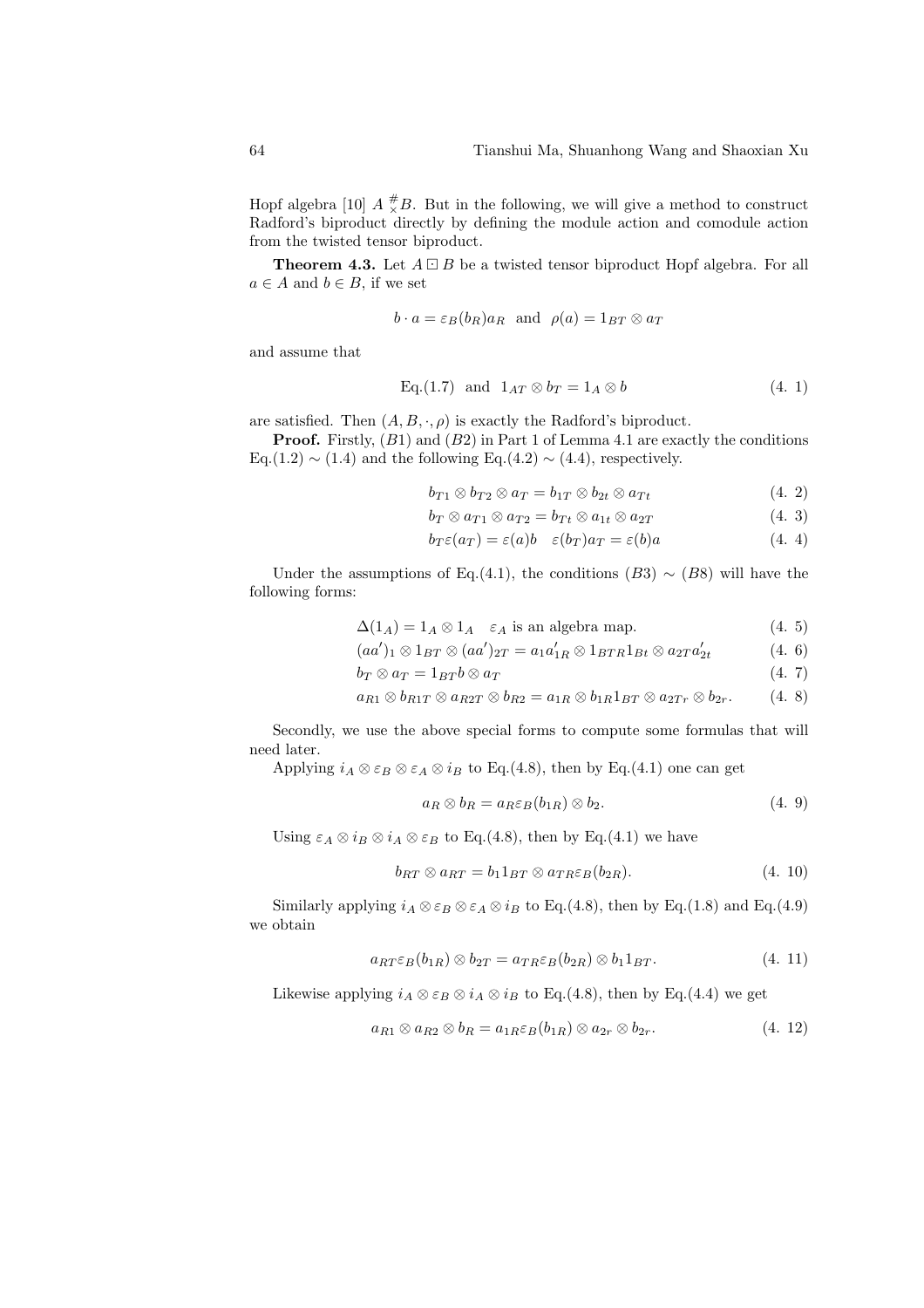Applying  $i_A \otimes \varepsilon_B \otimes i_A$  to Eq.(4.6), then by Eq.(4.4) we have

$$
(aa')_1 \otimes (aa')_2 = a_1 a'_{1R} \varepsilon_B (1_{BTR}) \otimes a_{2T} a'_{2}. \tag{4.13}
$$

Finally we prove the conditions in subsection 1.2 such that  $(A, B, \cdot, \rho)$  is Radford's biproduct.

Applying  $i_A \otimes \varepsilon_B$  to Eq.(1.2) ~ (1.4) respectively and by Eq.(1.8), then we get  $(A, \cdot)$  is left *B*-module algebra.

Letting  $b = 1_B$  in Eq.(4.2) ~ (4.4) respectively and by Eq.(4.7), then one can obtain that  $(A, \rho)$  is left *B*-comodule coalgebra.

Using  $i_A \otimes i_A \otimes \varepsilon_B$  to Eq.(1.9) and by Eq.(4.1), then we have  $(A, \cdot)$  is left B-module coalgebra.

 $(A, \rho)$  is left B-comodule algebra by applying  $\varepsilon_A \otimes i_B \otimes i_A$  to Eq.(4.6) and by Eq. $(4.1)$  and Eq. $(4.5)$ .

By Eq.(4.7), the equation Eq.(4.10) is exactly  $(b_1 \cdot a)_{(-1)}b_2 \otimes (b_1 \cdot a)_0 = b_1 a_{(-1)} \otimes$  $b_2 \cdot a_0$ . While Eq.(4.11) is Eq.(1.12).

Thus  $(A, B, \cdot, \rho)$  is a Radford's biproduct.

## References

- [1] N. Andruskiewitsch and H.-J. Schneider, Lifting of quantum linear spaces and pointed Hopf algebras of order  $p^3$ . J. Algebra 209(1998): 658-691.
- [2] M. Beattie and D. Bulacu, Braided Hopf algebras obtained from coquasitriangular Hopf algebras. Comm. Math. Phys. 282(2008): 115-160.
- [3] S. Caenepeel, B. Ion, G. Militaru and S. L. Zhu, The factorization problem and the smash biproduct of algebras and coalgebras. Algebra. Represent. Theory 3 (2000): 19-42.
- [4] Y. Doi and M. Takeuchi, Multiplication alteration by two-cocycles-The quantum version. Comm. Algebra 22(1994): 5715-5732.
- [5] V. G. Drinfel'd, On almost cocommutative Hopf algebras. Leningrad Math. J. 1(2)(1990): 321-342.
- [6] T. S. Ma and S. H. Wang, General double quantum groups. Comm. Algebra 38(2)(2010): 645-672.
- [7] T. S. Ma and S. H. Wang, Bitwistor and quasitriangular structures of bialgebras. Comm. Algebra (2010), to appear.
- [8] S. Majid, Doubles of quasitriangular Hopf algebras. Comm. Algebra 19(1991): 3061-3073.
- [9] S. Montgomery, Hopf algebras and their actions on rings. CBMS Lectures in Math. Vol. 82(1993), Providence, RI: AMS.